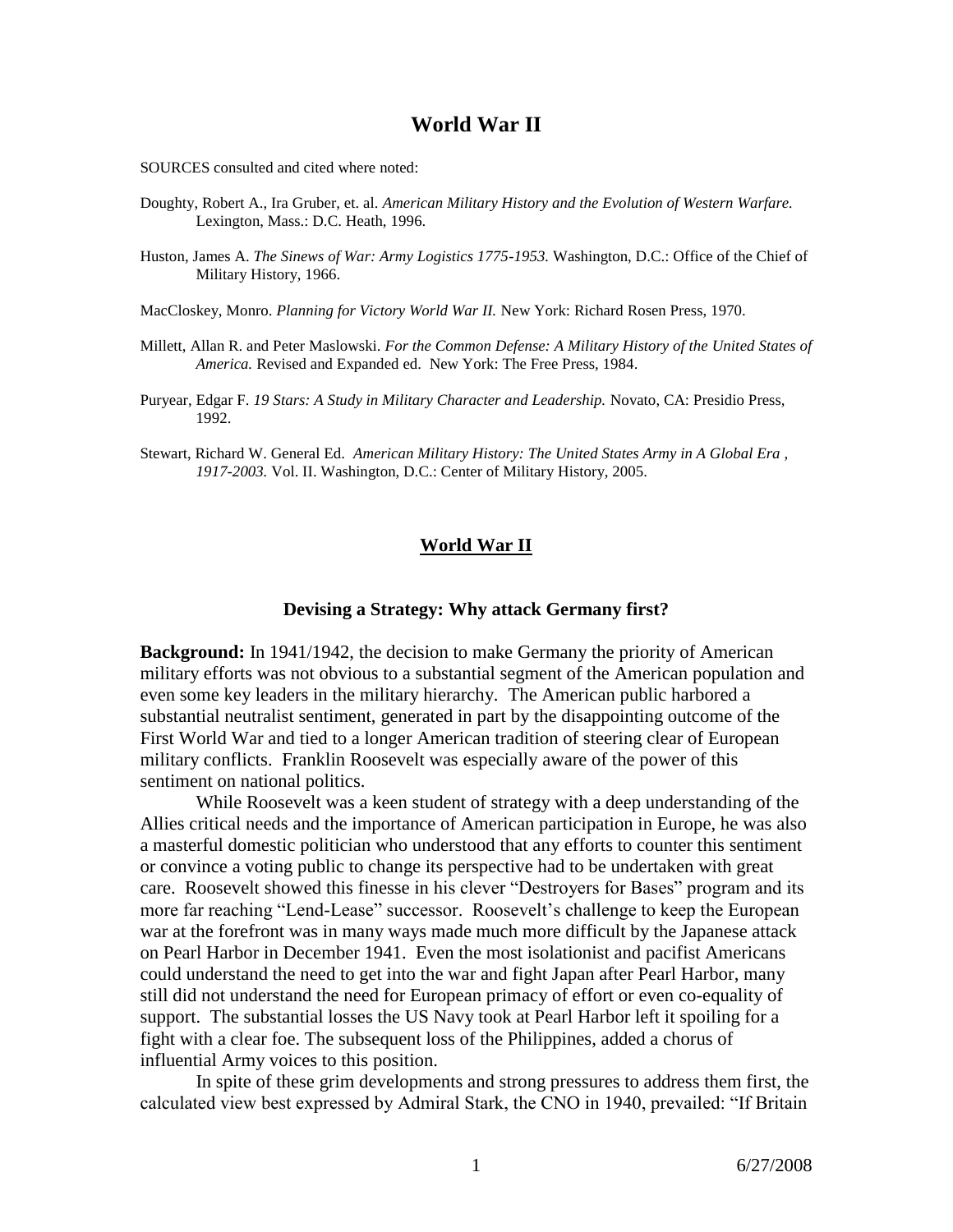wins decisively against Germany, we could win everywhere, but if she loses, the problems confronting us would be very great; … we might, possibly, not win anywhere." (Stewart, 77-103; Millett & Maslowski, 424-416)

### **Reasons to Attack Japan First:**

**Revenge for Pearl Harbor:** Over 2,500 Americans were killed at Pearl Harbor and key elements of the Pacific fleet destroyed, including over 200 aircraft, five battleships and three other vessels. Clearly this attack on American sovereignty needed to be answered militarily.

**Naval Capabilities (Pacific):** The "silver lining," if there was one, was that other important elements of the Pacific fleet were not at Pearl Harbor when it was attacked. Other carriers were on the west coast preparing to escort more vessels to Hawaii. Also, the Japanese failed to hit key infrastructure in their attack and the fuel farm and maintenance facilities were unharmed. This left the Navy with an important capability far advanced in the Pacific from which to build, regenerate, and sustain combat power. The US Navy had a very good idea of what was needed to take on the Japanese Navy. All it needed was more ships and airplanes and a little more time to take delivery of the vessels that were under construction thanks to the ship building programs that were commenced in the late 1930's and by the "Two Ocean Navy" act of 1940. (Millett & Maslowski, 419)

**Japanese actions directly attacked other American Pacific interests:** In addition to Pearl Harbor, the Japanese attacked and captured the Philippines and made advances against American allies and interests in China. The retreat of the American and Filipino forces on Bataan and Corregidor and the drama of General Wainwright's humiliating surrender also left his persuasive former commander, MacArthur, arguing for prompt redress.

**The Atlantic was very dangerous for the first three years of the war; finding the capability and methods to counter the threats there would take some time to solve:** From 1940 through early 1943, the Germans were actively prosecuting a ruthless and highly effective campaign of submarine warfare against all shipping headed across the Atlantic to Britain. In the beginning, the only somewhat effective counter to the Uboat menace was to form convoys of merchant ships and escort them with destroyers or other vessels as available that could sail faster and depth charge the subs when they dove after attacking. The US Navy was right to be discouraged about its anti-submarine warfare capabilities until new technologies such as sonar, longer-range and carrier-based aircraft could be produced in sufficient quantities and employed in creative new ways to eliminate the submarine threat. While Japan had reasonable submarine capabilities, for a host of social and other reasons, she never chose to employ her submarines with same ferocious effectiveness against American logistical lines as did the Germans. Advocates of the "Japan first" strategy, thought that for these reasons, it was better to take on Japan first, while more and better anti-submarine capabilities were developed and built to address the Nazi menace.

(Millett & Maslowski, 419, 435-439)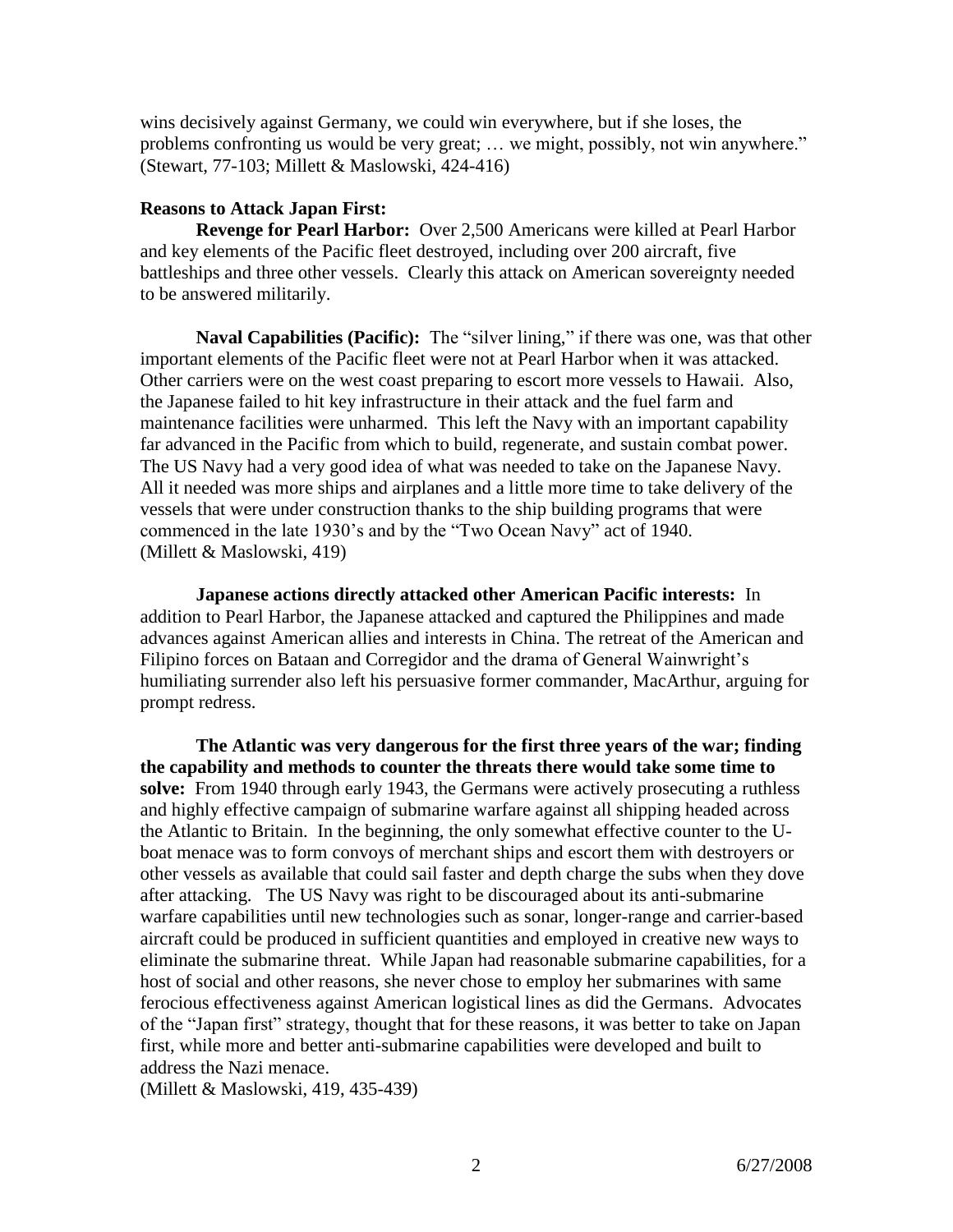### **Reasons to Attack Germany First:**

**Germany had a greater industrial capacity, larger manpower reserve, and greater overall military capability.:** Since 1938, Germany had also added to its considerable military capabilities through the annexation of Austria, and the occupation of Czechoslovakia between 1938 and 1939 (complete with a robust and highly capable modern arms production capacity), along with Poland, Hungary and the Baltic states.

**The Allies in Europe were struggling (Britain just hanging on; Soviets may crumble)** Even before formal American entry into the war, Britain had been valiantly putting all her national resources into defending herself in the aerial Battle of Britain, stopping German and Italian advances in Africa and preventing French military resources from being placed at German disposal. After Hitler attacked the Soviet Union in June 1941, and the Soviets retreated to interior of Russia, they too clamored for direct relief from the German onslaught in the form of a "second front."

**Coalition partners wanted Germany weakened as soon as possible:** Since Britain and the Soviet Union were both feeling the effects of Hitler's military might leveled at them, their national leaders understandably in the interest of self-preservation, pressed for any assistance that would minimize the military assaults from Germany as soon as possible. The Allies though had different visions on how this might best be done.

The British preferred a peripheral approach through the mounting of campaigns at the margins of German expansion. This was in keeping with their strong desire to avoid a costly stalemate on the continent of Europe that had caused them so much grief in the First World War.

The Russians, on the other hand, wanted a "second front" on Germany opened as directly and as soon as possible. They preferred one that caused a serious direct threat to the German heartland and would force them to withdraw forces from the brutal onslaught into Russia. Reconciling these two at-odds approaches and keeping the coalition together became the task of Franklin Roosevelt. In any case, his most pressing task was to keep American interests and planners agreeable to a "Germany first" approach, despite more parochial American interests and strong pressures to divert resources to the Pacific. His other challenge was to keep the coalition with its divergent priorities together long enough to achieve a decisive victory over the Axis powers and the formulation of a postwar order conducive of a lasting peace.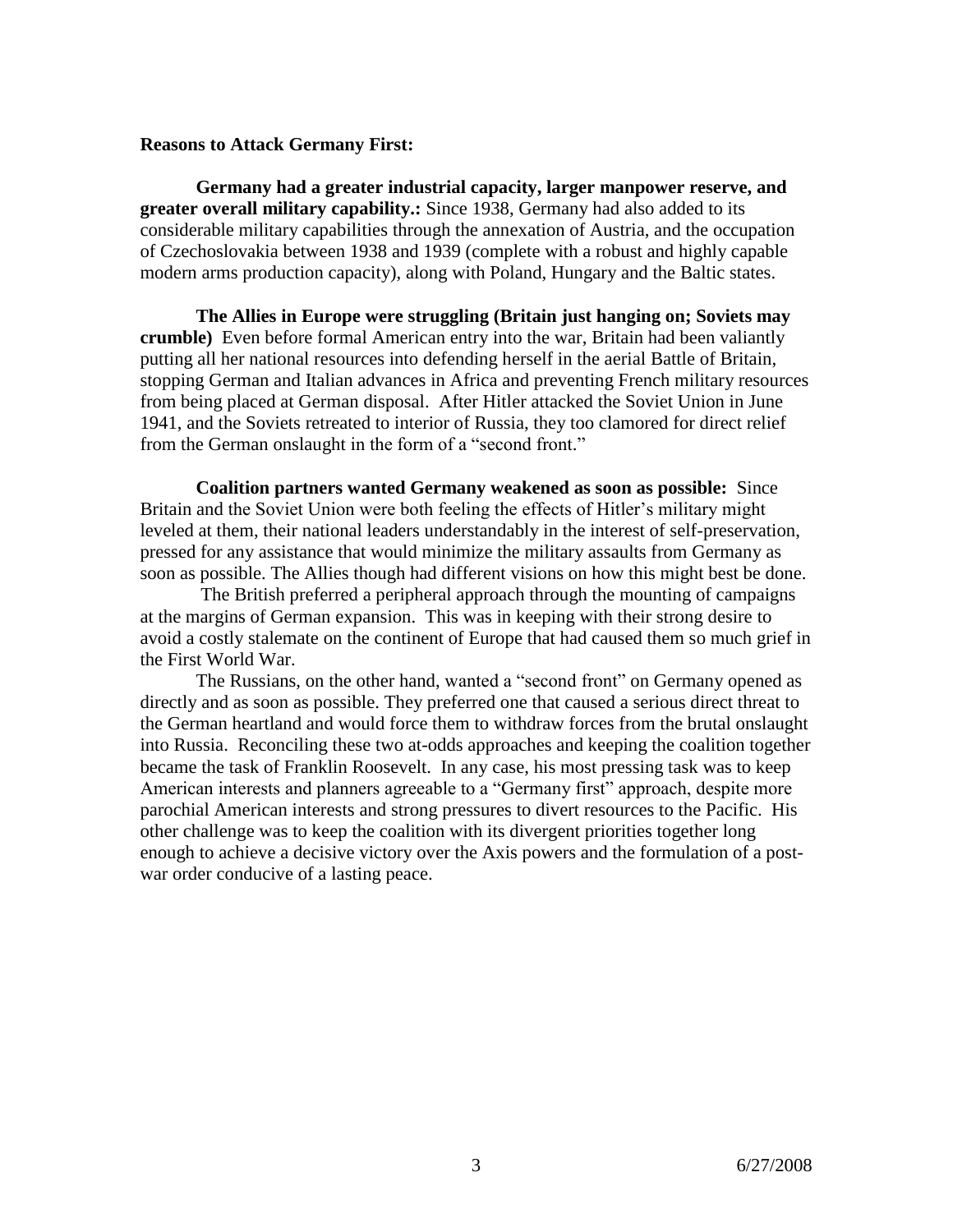### **Deciding What Needs to Be Done: Wartime Coalition Planning**

**Background:** Forging a coalition of multiple nations to wage modern warfare on a global scale required a tremendous amount of planning and detailed coordination. Allied political and senior military leadership met repeatedly and frequently over the course of the conflict and continuously adapted their objectives as the war progressed. On average they met every four to six months, but periods of as long as a year did elapse between the meetings of the senior leaders.

In this regard, this planning and coordination process, while not without its share of conflicts, frustrations, and diverging priorities, worked pretty well and got the job done. It certainly worked better than anything that the Axis powers attempted, and was one of the clear Allied advantages that contributed to victory. Shortly after the first meetings, various missions and coordinating elements were sent to respective allied capitals to continue working on the details of issues raised during the meetings and to address smaller issues as they arose in periods between the major diplomatic/military conferences.

An examination of the conference outcomes over the course of the war shows that initially the British drove the agenda based on their earlier active entry into the war and their greater maturity in planning. But as the war progressed and American contributions in materiel and manpower became more significant, American military preferences and priorities became more pronounced. Throughout the political leaders' major challenge was to keep the essential premises of the coalition's strategy intact (Germany first), a task that substantially fell to Roosevelt as he had to balance domestic pressures for a greater allocation of resources to the Pacific while honoring earlier commitments to the alliance to finish off the Nazis first.

Despite the tremendous increase in output of materiel by the "Arsenal of Democracy," sequencing the priorities for raw materials and production capabilities remained a point of negotiation and an important factor affecting many conference decisions. Particularly significant was the timetable for production and the availability of landing craft for different campaigns as well as the production of anti-submarine vessels and equipment.

## **The Allied Military / Diplomatic Conference Program**

Note: The following outline of the various major Allied planning conferences is based upon the work by Monro MacClosky, *Planning for Victory - World War II.* 

## **Conference CODE NAME or Known by Name (Location) - Date**

## **ABC (Washington D.C.) - January – March 1941**

Key Participants: American and British staffers

Notes: The "American British Conversations" (ABC or sometimes called ABC-1) were a series of fourteen tentative planning sessions and meetings held by high level military staffers from Britain and the US, that tentatively floated ideas about what an allied British-US strategy might look like, should the US become decisively engaged in the war. As the British were already experiencing all the unpleasantness of conflict with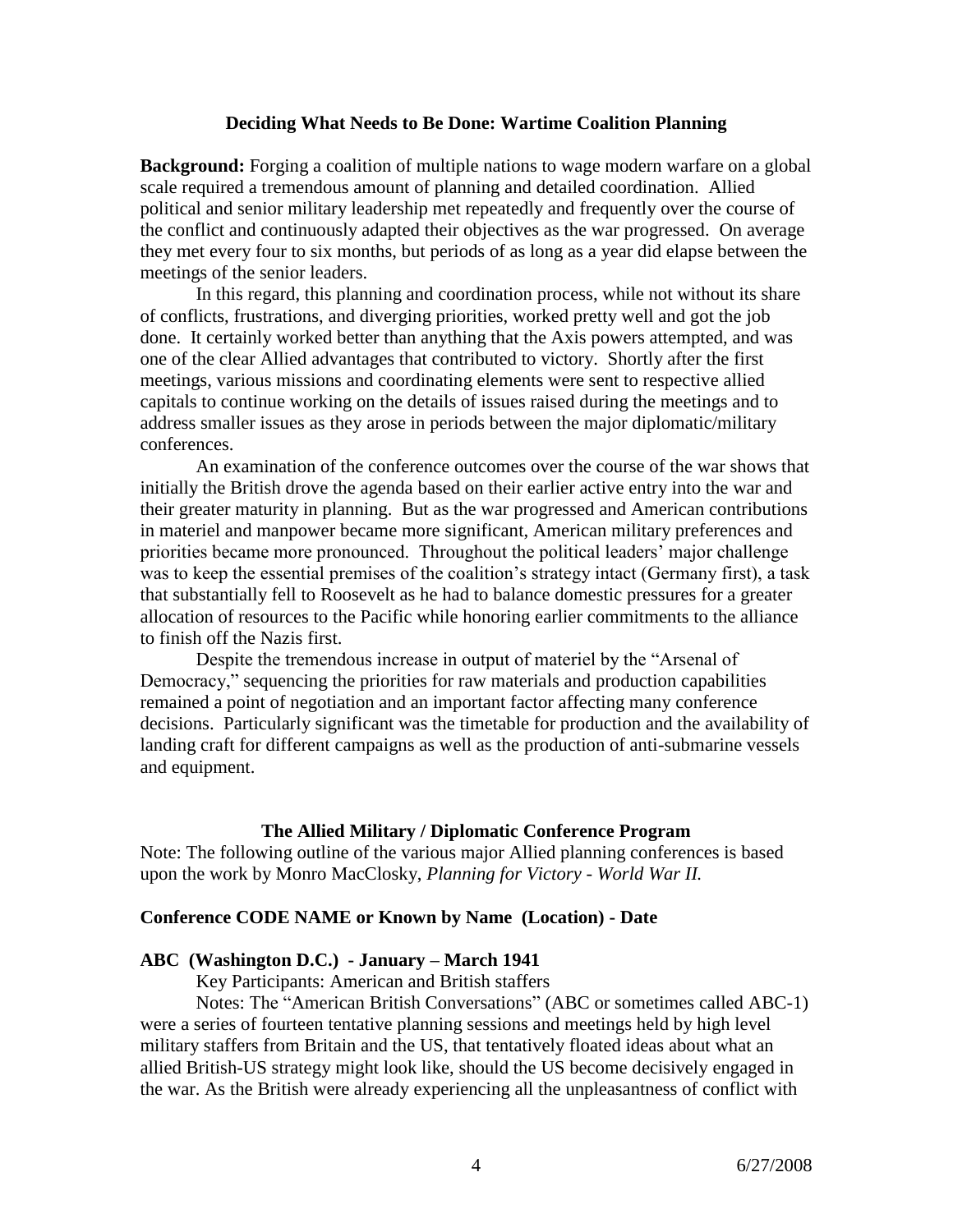Hitler, they came to the meetings well prepared with a series of positions, including the major two that were essentially adopted (see below). The planners made it clear that this was a tentative agreement designed to facilitate complicated military planning, from which adaptations as required could be made. It was not a political commitment requiring formal government approvals. To keep the planning work progressing after the conferences, an American mission under a MG Chaney was set up in London to continue facilitating the exchange of information. This proved to be very important work because when the US finally entered the war, the ABC documents formed the basis of the strategy that was eventually followed.

Consensus: Defeating Germany first was the priority. Immediate contest of German power through the use of naval blockades, air power, raids, subversive plots, encouragement of insurrections and support to resistance movements. Build-up and plan for an invasion of continental Europe at a future date, still to be determined.

## **Mid-Atlantic Meeting/Atlantic Conference (at sea off the coast of Argentia, Newfoundland) – August 1941**

Key Participants: FDR, Churchill, high level military staffs

Notes: British reiterate their positions presented at ABC, and add emphasis on holding positions in Middle East; first time request for use of American troops in a campaign in northwest Africa and reinforcement of British Middle East; also propose a "Parallel Communication to the Japanese Government" to be sent jointly warning that further Japanese encroachment on either nation's interests would be tantamount to war. US did not formally respond to any of these strategic proposals during the conference.

Decision: The "Four Freedoms" declaration about the unacceptability of fascist ideology is released as a political manifesto for domestic consumption and rallying of eventual war aims.

#### **ARCADIA (Washington, D.C.) – December 1941-January 1942**

Key Participants: FDR, Churchill. Other Major US Reps: Harry Hopkins, Lord Beaverbrook, the US Secretaries of War and Navy, and Generals Marshall, Eisenhower, H. H. Arnold

Notes: Detail work was done by groups of American and British military planners formed into subcommittees working in the Federal Reserve Building. Plenary Sessions held at the White House, and decisions made after staff work was reviewed by respective Chiefs of Staff. Coming as shortly as it did after Pearly Harbor, the meeting had a huge role in determining what changes if any were required from those priorities previously agreed to. During the conference British planners seem especially concerned with preserving /restoring the integrity of the empire. This ran up against the skeptical Admiral King, who strongly advocated that "Germany first" policy not defer the prosecution of a vigorous campaign against Japan.

Decisions: Confirmed that the allied priority of effort was "Germany first" and the defense of the North Atlantic; Stabilization of the Pacific, hold Hawaii, reinforce Philippines/Dutch East Indies; Established an Anglo-American Combined Chiefs of Staff (CCS); Agreed to continue discussions at a later date on Mediterranean campaign vs. a cross-Channel invasion.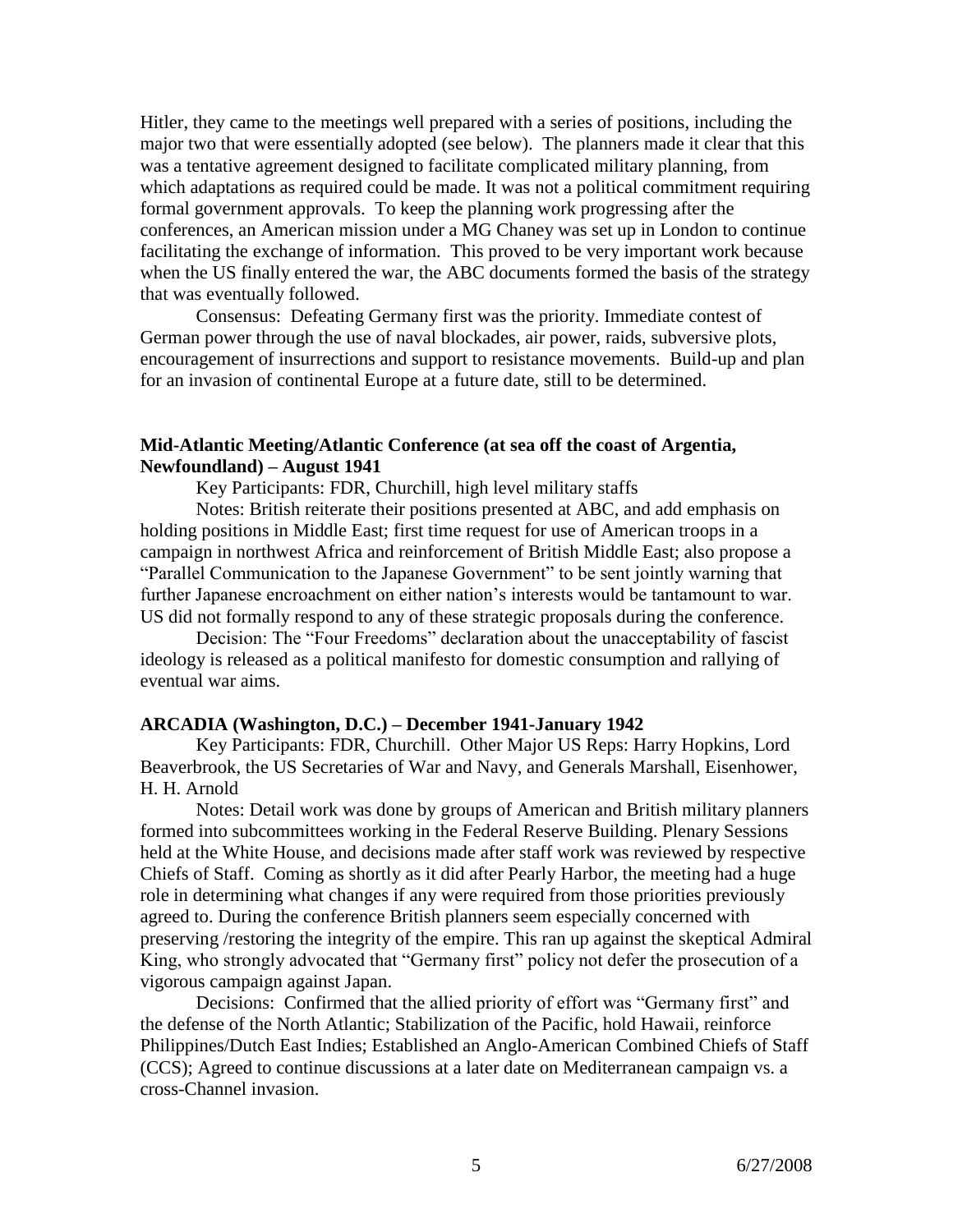### **Casablanca (Casablanca, Morocco) – January 1943**

Key Participants: FDR, Churchill, Allied Combined Chiefs of Staff Notes: FDR's attendance at this ten-day conference was the first time in US history that the President left the country during wartime or rode in an airplane. Casablanca was selected so that the political leaders could easily consult with the field commanders then engaged in the North African campaign about the prospects for various follow-on campaigns. Again, the British staff arrived very prepared with detailed plans and proposals while the American staff arrived with only the sketchiest of possible plan outlines.

Decisions: Recognized that a "Germany first" campaign was dependent upon securing sea LOCs between the US and Britain. Priority became a vigorous prosecution and resolution of the Battle of the Atlantic.; Agreed to prepare a invasion of Sicily sometime later in 1943; Increased the Combined Bomber Offensive against Germany; Appoint a Chief of Staff for the a future cross-Channel invasion, date still TBD; Agree to continue the American advance in the Pacific without compromising the "Europe first" strategy; Agree to strengthen American air forces in China.

## **TRIDENT (Washington, D.C.) – May 1943**

Key Participants: FDR, Churchill, Allied Combined Chiefs of Staff

Notes: American planners were much better prepared at TRIDENT than they had been at Casablanca. They came with prepared plans and proposals backed by specifics. Roosevelt backed their proposals more forcefully. Finally the Americans were in a position to get the British to agree to more long-range planning, particularly with regard to the timing of a cross-Channel invasion.

 Decisions: May 1994 set as the target date for a cross-Channel invasion; Agreed to mount a large scale air offensive prior to any invasion of Europe; Agreed to defeat Italy immediately after Sicily but not at the expense of draining resources from a cross-Channel invasion; Agreed to mount a bombing campaign against the Romanian oil fields from newly acquired bases in the Mediterranean.

## **QUADRANT (Quebec City) – August 1943**

Key Participants: FDR, Allied Combined Chiefs of Staff

Notes: Conference held in Châteaux Frontenac. By the end of the conference, progress was finally being made in developing plans for a final campaign against Japan, but the final method, bombardment or invasion was not yet determined. Additionally, the plans for the invasion of Europe were proceeding, though the relationship of the European invasion to other proposed Mediterranean operations still was not satisfactorily resolved.

Decisions: Allies reconfirm May 1944 as the target date for a cross-Channel invasion; Agree upon the "POINTBLANK" bombing campaign that will precede any invasion of Europe; Agree to a dual drive approach to the war in the Pacific, along "Central" and " Southwestern" approaches to Japan; Establish Lord Mountbatten as the supreme commander in Southeast Asia (SEAC)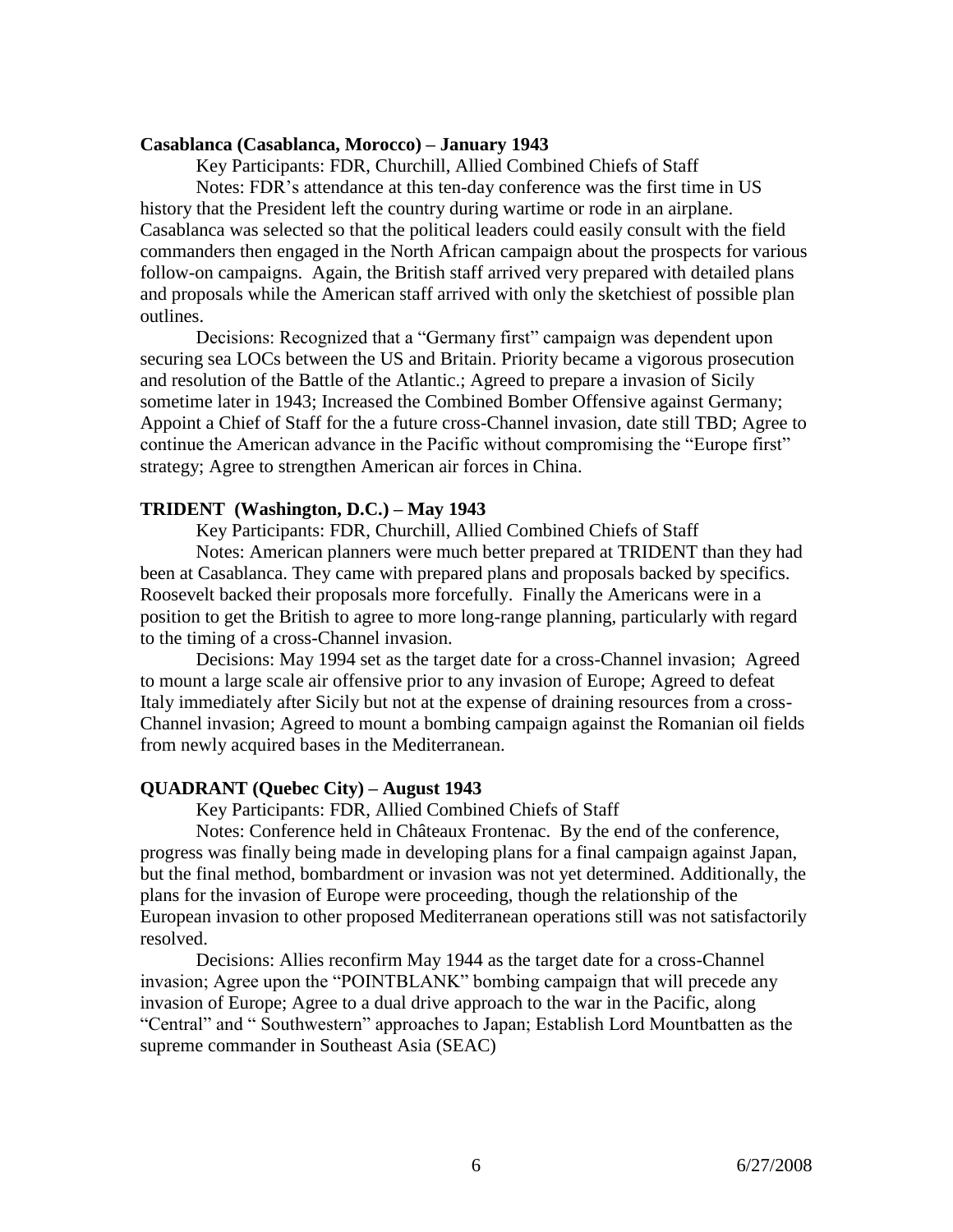#### **SEXTANT (Cairo) – August and December 1943**

Key Participants: FDR, Churchill, Chang Kai-shek

Notes: This conference was mostly concerned with developing plans for the China-Burma-India theater.

Decisions: Allies agreed to open a supply road from India, through northern Burma, into China so that they could meet the supply requirements for conducting a bombing campaign against Japan from China.; Agreed and amphibious invasion of southern Burma was not feasible and that landing craft production need to be reserved to the invasion of Europe.

#### **EUREKA (Teheran) – November 1943**

Key Participants: FDR, Churchill, Stalin, Allied Combined Chiefs of Staff Notes: In the meantime, the Italian government capitulated.

Decisions: The Allies reconfirm that Europe is still the priority and the cross-Channel invasion of Europe the top priority in that theater; Invading France from the south becomes the top Mediterranean priority with any other efforts in the Balkans or elsewhere secondary; The Italian naval fleet is distributed among the Allies.

#### **OCTAGON (Quebec) – September 1944**

Key Participants: FDR, Churchill, Allied Combined Chiefs of Staff Decisions: The Allies agree to form a combined military committee in Moscow for better strategic and operational coordination; Mediterranean forces shifted to Eisenhower's command; Strategic bombing campaign placed under the Combined Chiefs; October 1944 established as the target date for the invasion of the Philippines; British plan to invade Burma.

### **(Yalta) – February 1945**

Key Participants: FDR, Churchill, Stalin

Decisions: The Allies agree to establish direct communications between Soviet and Anglo-American theater commanders to better coordinate the timing of ground offensives against Germany; Allies agree to occupation zones for Germany; American plan an invasion of Okinawa for use for sea and air bases against the main islands of Japan; Russia agrees to declare war on Japan three months after Victory-Europe Day.

### **(Potsdam) – July 1945**

Key Participants: Truman, Churchill, Stalin Decisions: Laid out the post-war conditions for Europe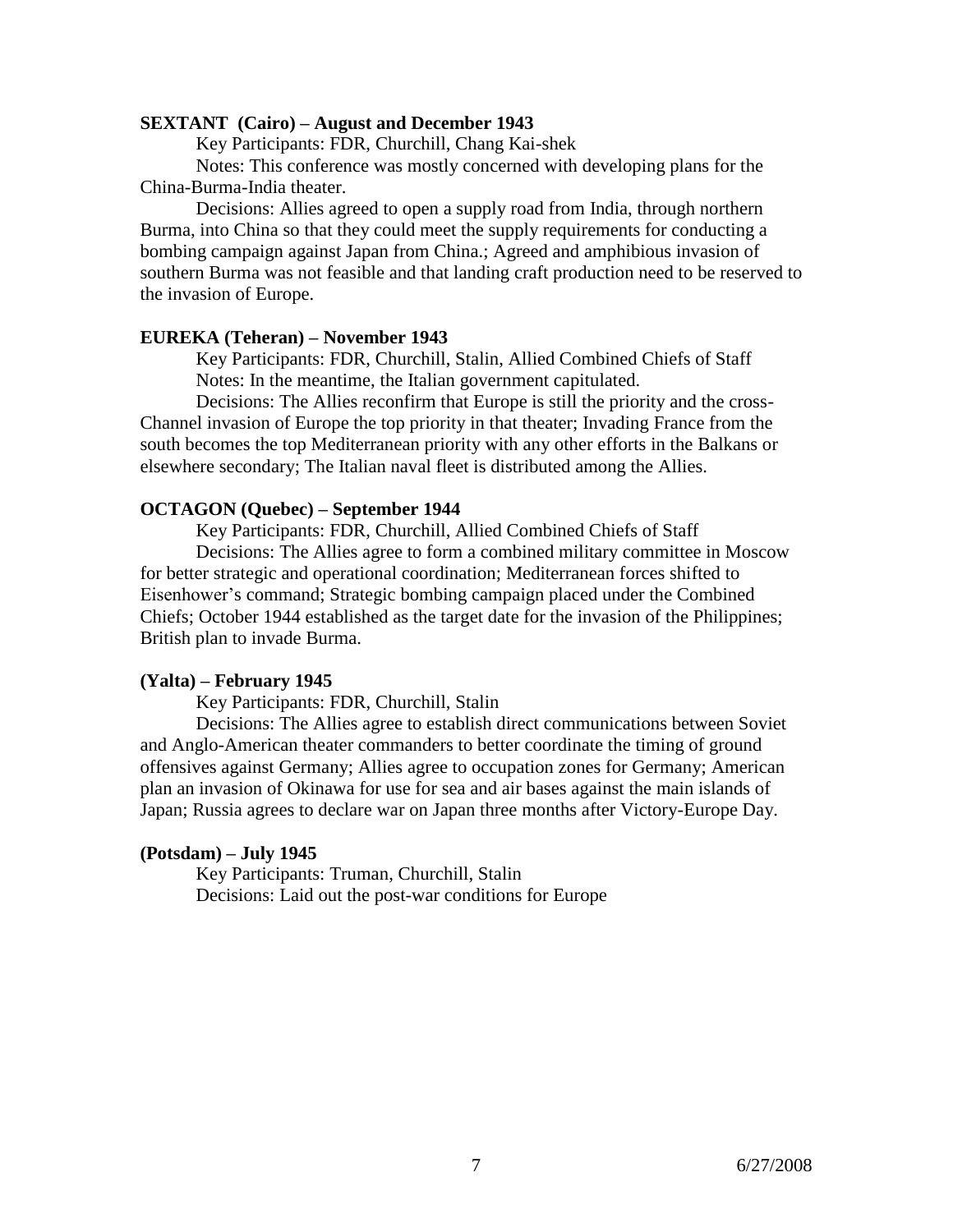### **Military Leadership Analysis:**

**Background:** The best made plans and co-ordinations at the highest levels were only as good as the men who were selected to carry them out and their skills as leaders and in many cases, their skills as diplomats functioning in a coalition environment. In this last capacity the talents of otherwise competent military men varied widely as the sketches of the individuals below demonstrate.

**Eisenhower** Dwight D. Eisenhower was a middle of the class of 1915 graduate from West Point. By 1926, he improved his prospects for higher command as the top graduate from the Command and General Staff College that year at Fort Leavenworth. His selection to head the Operations Division on the War Department's General Staff (WDGS) in 1941 marked the start of his meteoric rise at the recommendation of such Army notables as Gerow, Clark, Krueger, MacArthur and Marshall. His tenure on the WDGS put him under the tutelage of Marshall and schooled him in his way of a handling a wide variety of problems, many of them politically and diplomatically charged.

When Roosevelt was confronted with selecting an Allied commander to oversee the campaign into Europe, Marshall hoped he would get the nod. Roosevelt though found him indispensable in his capacity as Army Chief and asked him for a recommendation instead. Eisenhower's knowledge of operational planning and his natural tact and diplomatic acumen made him the obvious choice for this position requiring ample amounts of all those talents and a strong belief in need for utmost Allied unity. His abilities at developing a workable campaign with seasoned British and green American troops learning the ways of modern war in North Africa, showed that the choice was well taken. His skill in effectively working with the prickly, individualistic, and demanding British General Montgomery bound the latter effectively into the Allied effort, even when Montgomery exasperated many other senior American commanders. So great was Eisenhower's skill at extracting military results from the coalition forces that he was even able to give Montgomery temporary control of the  $9<sup>th</sup> US Army and all$ but one corps of  $1<sup>st</sup> US Army during the reduction of "the Bulge" with good effect,$ despite Montgomery's talent for dysfunctional theatrics. (Puryear, 153-232; Millett & Maslowski, 451, 469-473, 480)

**Patton** After graduating from West Point in 1909, one of George S. Patton, Jr.'s first assignments was as an aid to General Leonard Wood. In this capacity, he was assigned to Washington and found himself horseback riding in the same social circles as Secretary of War, Henry Simpson, as both men were avid horsemen.

After a chance to show his ardor for military campaigning in Mexico, General Pershing selected Patton to command his headquarters troops for the American Expeditionary Force in France. In this capacity he developed his expertise in the emerging tank and developed a program for training American soldiers in its use in France. After the war, Patton met up with Eisenhower at the Tank Center at Camp Meade, Maryland and they developed a close working relationship and friendship that could endure serious professional disagreements, and lasted until Patton's death.

When Eisenhower was searching for a knowledgeable tank commander to head one of the first US armored divisions in North Africa, he immediately thought of Patton,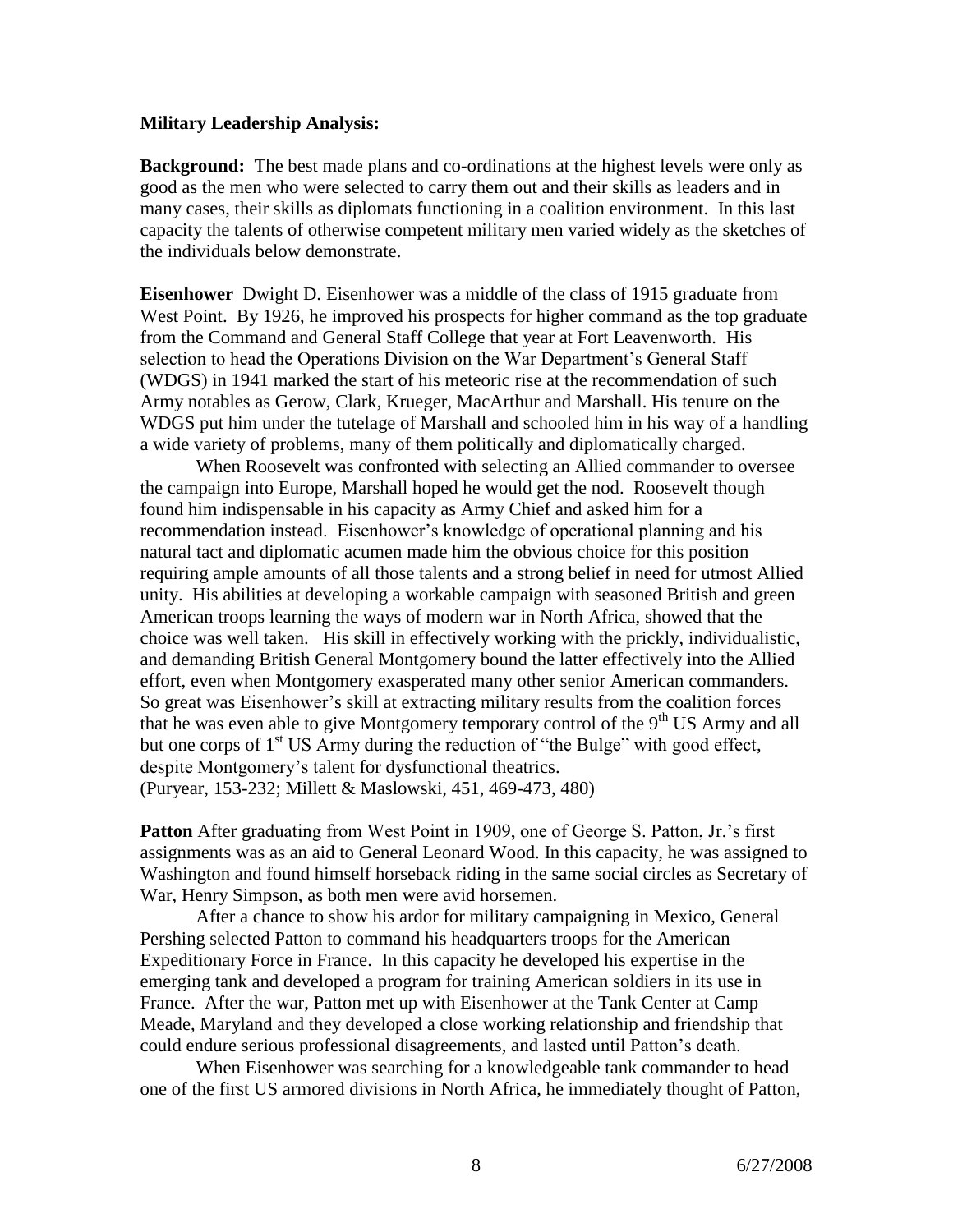even though he knew that he has some odd mannerisms and could act rashly. As his friend, both Stimson and Eisenhower were well acquainted with Patton's personal flaws, yet both believed in his natural capacity for greatness in combat, whipping up fighting spirit in soldiers, and the nation's need for his special skills.

In this regard, Patton's special brand of folksy eloquence connected well with and inspired his troops through the speeches and messages he routinely gave them, even though he often included profane language. Like MacArthur, Patton had a keen understanding of the value of a good theatrical appearance. He carefully cultivated his signature appearance in highly polished riding boots, whipcord riding breeches and tailored battle jacket, and displayed it frequently from his highly polished open jeep with its distinctive multi-tone horn announcing his arrival as he traveled throughout his command.

An exacting trainer and a stern disciplinarian, Patton firmly believed that these attributes won battles and saved lives. Like MacArthur, he refused to ask of his soldiers that which he would not do himself and he routinely made a point of pushing himself longer and harder to make the point. Patton's leadership corollary to these stern practices was that soldiers had to be taken care of. To Patton, this meant everything from getting them ample quantities of ammunition because he believed it saved lives, to insuring their socks were changed frequently so they did not get trench foot, an effectiveness indicator he personally watched closely.

All of these talents and leadership attributes enabled Patton to elicit from his commands, that elusive multi-faceted characteristic of "drive" that enabled his forces above all to advance steadily across Europe. Drive was extracted by creatively reorganizing his personnel and supplies for maximum effect, when none were forthcoming from regular channels. In this regard Patton was exceptional in his ability to blend all these elements for decisive military results and those who knew him best were right to admire these capabilities and acknowledge and work with his eccentricities. (Puryear, 233-288)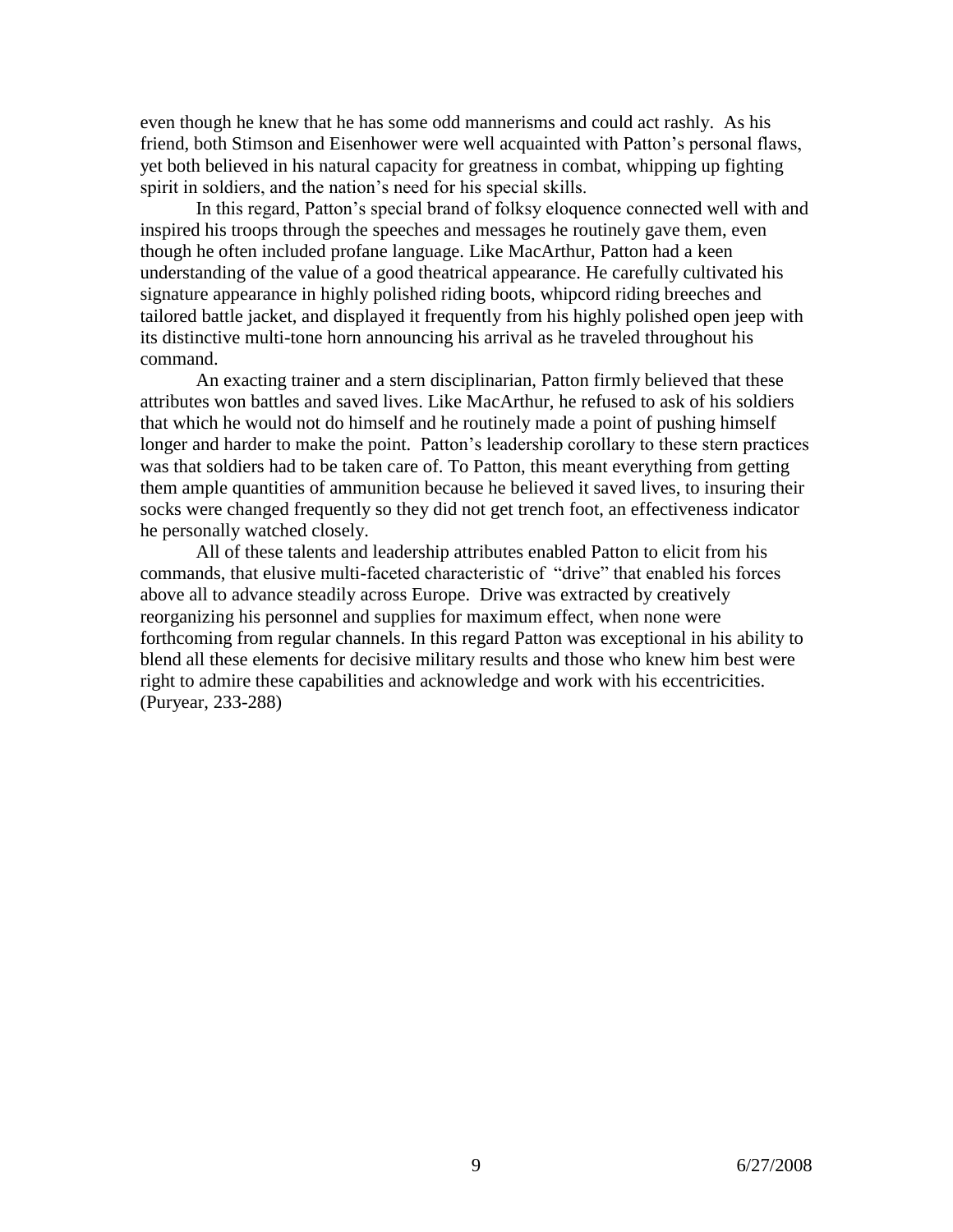### **The Pacific: A War all its Own**

**Background:** At the QUADRANT conference in May 1943, the Allies agreed that the campaign across the Pacific should take the form of a "dual drive" or a two-pronged thrust across the vast reaches of the Ocean. There were several reasons for establishing this geographically based division of effort.

First, the division would keep the Japanese guessing which thrust was the main effort. Second it neatly divided the responsibilities between the Navy and the Army (even though both commands included substantial subordinate elements from the other service), as the northern advance was more littoral in character and better suited to Marine Corps and Naval direction while the more southerly advance across the major land mass islands was more suited to Army campaigning. Finally there was the question of the personalities of the military leaders involved, McArthur and Nimitz, both of whom had egos which were as outsized as the ocean they were tasked with covering. Setting the two commanders up in a virtual race against each other provided a new impetus for the hasty conclusion of the war.

While the dual drive ended up achieving the desired results, the risk was that the Japanese might find the "seam" between the two commands and find some way to exploit it. In reality though, by the time they understood the nature of the onslaught against them, they were so resource constrained that they had no means to exploit this division of command.

### **Military Leadership Analysis:**

**MacArthur** Douglas MacArthur was born the son of Arthur MacArthur, a Civil War hero who received the Congressional Medal of Honor at age 18 on Missionary Ridge. In 1899, Douglas was appointed to the West Point, from where he was the top graduate in the Class of 1903. His first assignment was to the Philippines for a year, suppressing the insurgency. His experience there and his appreciation of his father's assignment as the Commanding General and Military Governor of the Philippines left him with a life-long attachment to the islands and an unmatched knowledge of the political currents therein. In 1906, Douglas and his father were sent as American observers to the Russo-Japanese War. He returned to a stint as President Theodore Roosevelt's military aid and a brief excursion to Vera Cruz, Mexico with BG Funston, an old associate of his father's from Philippine War days. In October 1917, as a Lieutenant Colonel, he became the Chief of Staff for the 42d Rainbow Division in France and a year later he was a brigadier general and the unit's commander.

In the 1930's, young MacArthur was selected over many more senior officers to become the Army Chief of Staff. In that capacity, he had the unenviable task of dispersing the "Bonus Marchers," veterans of WWI who were seeking early payment of a promised bonus because of the economic hardships caused by the Depression. He took this onerous task upon himself because he would not give orders for tasks that he would not do himself, and this was a particularly emotional and delicate assignment. His assistant in this mission was Major Dwight D. Eisenhower. During the Depression with the severe budget crisis, he also pushed as hard as he could for the modernization of the